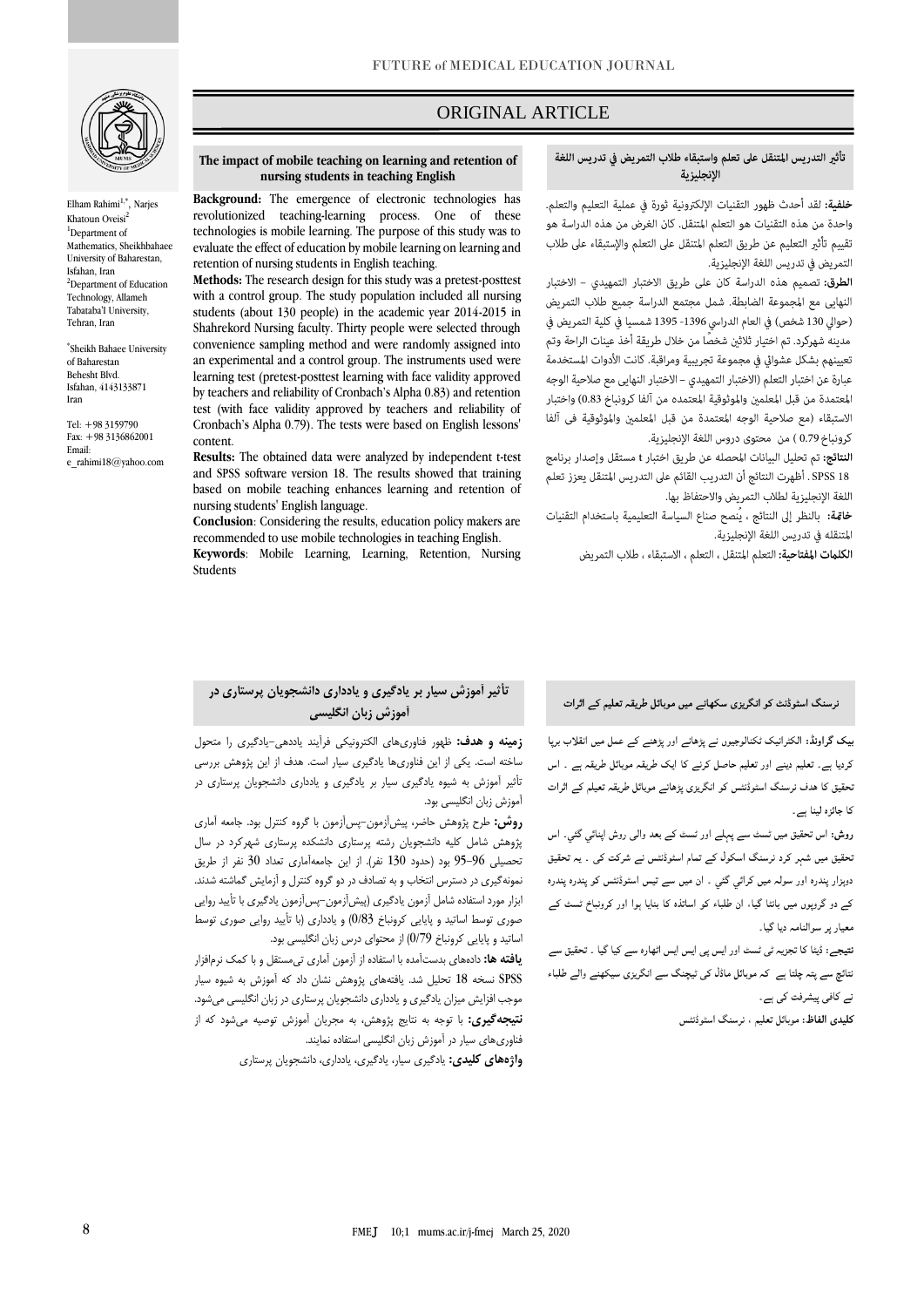### **INTRODUCTION**

The teaching-learning process consists of complex stages having many criteria for its effectiveness. This process can be offered in different ways of in-person training, virtual training, and integrated training. In-person education, which is also called traditional education, is attending classes and receiving information provided by the teacher. One of the most important reasons for switching to virtual education can be: in-person training is time consuming and does not provide the learners with training in preferred place and time. One of the methods of providing virtual education is mobile education. In fact, considering the rise of communicationism in today's lives, there must be ways in which learning can be accepted by the learners; in fact, the traditional view of education that any individual needs to attend in-person education is no longer acceptable, rather a kind of education is demanded through which the matters of time and place are not considered.

Information technology has continuously brought new innovations to the mankind. The pace of these innovations has grown so fast in a way that a newer product with better features, greater convenience and lower costs comes around each day and removes previous innovations, although the process of using the previous innovations has not been completed yet. One of the areas that has been heavily effected by IT in recent years is education and learning (1). One of the most important ways of acquiring knowledge in the present era is through modern technology education including e-learning. This learning has become a reality with the development of mobile devices (2). The ability to learn at any time and place is a feature of e-learning which has become a reality with the development of wireless technology and mobile learning. Advances in information and communication technology and, consequently, the advent of wireless sensors and technology have changed elearning to mobile learning. Mobile learning is actually a form of e-learning that is done through mobile technologies such as mobile phones, tablets, notebooks, audio players, ebooks and more (3). Nowadays, English is recognized as an international and mainstream language due to advances in science and technology as well as continuous developments. Therefore, learning English as one of the most important communication tools for utilizing scientific and research resources and using advanced technologies is one of the most basic skills needed to live in the world today. Researchers believe that one of the most important factors affecting language learning is teaching-learning approaches  $(4).$ 

Nowadays, many problems of in-person training system have led the specialists to develop a variety of teaching methods with the help of information and communication technologies (ICTs) that can be used to train a larger population of learners (5). One of these methods is mobile learning. Mobile learning refers to any educational interaction by mobile technology through which the learner would normally have access to educational content from any location (6).

Koole, Mcquilkin, and Ally believed that mobile learning

extends and improves learners' ability to communicate and access information through mobile and wireless devices (7). Mobile learning is a new technology that allows learners to participate in learning activities without having to rely on a fixed location. Mobile learning equips users with easy and flexible access to learning resources at any time and place (8).

Mobile learning can create opportunities such as learner autonomy in learning, universal and lifelong learning, interactional learning, elimination of physical limitations, and learning from a wide variety of sources in the teachinglearning process (9-14).

Medical students can use mobile tools in learning activities. Things like medical imaging from rare cases, taking videos from examination, diagnosing a variety of illnesses, use of different medicines, medical simulations, educational and training games, providing slides or autopsies, taking pictures of autopsies in autopsies can be done with mobile devices which can facilitate the learning process of medical students (15). There has been some research on the application of mobile education in the teaching-learning process, some of which are discussed below;

Through conducting a research on the effect of mobile education on metacognitive self-regulation and attitude of paramedical students, Naderi et al., (2014) concluded that using a mobile phone has a significant effect on students' metacognitive self-regulation and attitude through learning by cellphones (16).

In a study done on the impact of e-learning on students' academic achievement (Isfahan University of Medical Sciences), Keshavarz et al., (2013) also found that e-learning has a positive effect on students 'academic achievement (17). In another study done on the effect of teaching English by phone and e-mail on students' learning and motivation, Sarani et al. (2014) concluded that the method of mobile and e-mail learning on students' learning and motivation has had a positive effect (4).

In a study entitled mobility learning and its impact on learning, retention and motivation, Alikhani et al., (2015) found that the rate of learning and retention among people trained in mobile learning was higher than the traditional method (1).

Hwang et al. (2014) examined the effects of using mobile devices on students' listening and speaking skills in English. The results showed that mobile devices are effective on students' listening and speaking skills (18).

The goal of the current research is to find the possible effect of mobile learning on the learning and retention of nursing students in English language teaching. To do so, the following research hypotheses are put forward:

1. There is a difference between the level of English language learning of students who were trained by mobile learning and those who were trained in conventional ways.

2. There is a difference between the amount of English retention of students who were trained by mobile learning and those who were trained in conventional ways.

## **METHODS**

The present study was a quasi-experimental study with a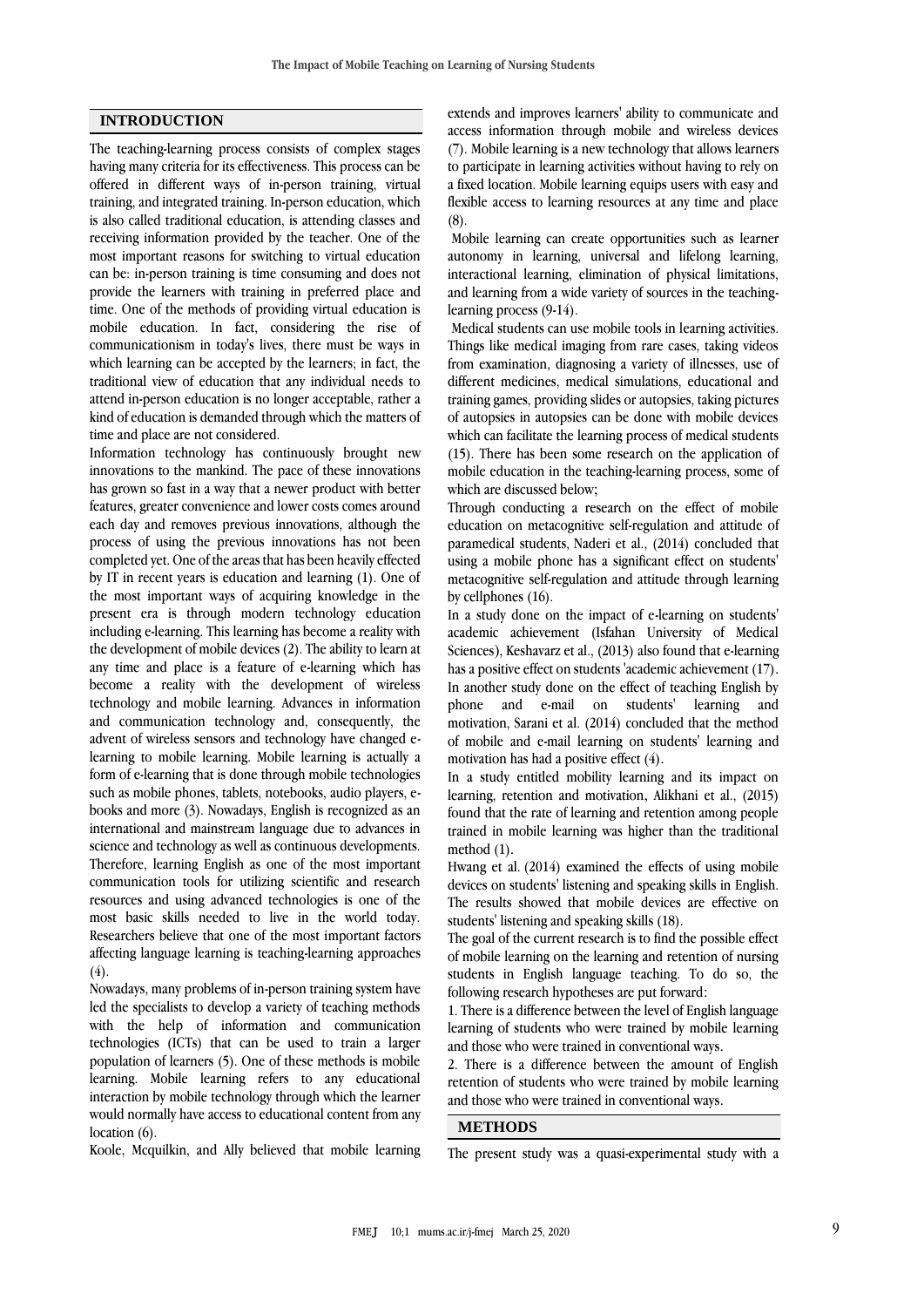pretest-posttest design and a control group. The population of the study included all students of Shahrekord Nursing School in the academic year 2016-2017. Thirty people were selected through available sampling and randomly assigned into two control and experimental groups. Initially, both groups took one learning pre-test from English language content. The English language teaching content was an English book on the nursing profession from Oxford Publications. Then, the control group was taught English language content in the conventional manner and the experimental group received the same content in a mobile manner during 5 half-hour sessions. For the experimental group, the educational content of the English nursing book was put together with the relevant instructor teaching on Google Drive, and a profile was formed for each member of the experimental group, and the content was shared. In fact, the only difference between the two groups was not in the content but in the time and place of access to educational information. After 5 sessions, both groups took a learning post-test. The retention test was taken from both groups after 2 weeks. Data were analyzed using independent t-test and SPSS 18 software. Two sets of tools were used in this study: *1) Learning test:* including a pretest- posttest learning containing 20 objective questions of English language lesson content. The face validity of the test was confirmed by the relevant lecturers. Cronbach's alpha coefficient of test reliability was 0.83. The lowest score in the pre-test and posttest was 0 and the highest score was 20;

*2) Retention test:* This test also consisted of 20 objective questions from the English language course whose validity was confirmed by the relevant lecturers and its reliability was

| Table 1. Descriptive statistics of subjects for the first<br>research hypothesis |        |             |              |  |
|----------------------------------------------------------------------------------|--------|-------------|--------------|--|
| Mean and standard<br>deviation                                                   | Number | <b>Test</b> | Group        |  |
| $6.38 + 3.33$                                                                    | 15     | Pre-test    | control      |  |
| $8.70 + 3.37$                                                                    | 15     | Post-test   |              |  |
| $6.50 + 3.46$                                                                    | 15     | Pre-test    | experimental |  |
| $16.30 + 3.23$                                                                   | 15     | Post-test   |              |  |

calculated by Cronbach's alpha as 0.79. It should be noted that the lowest score on the retention test was 0 and the highest score was 20.

This study was approved by the Ethics Committee of Shahrekord University of Medical Sciences, by ethical approval code: 94535.

## **RESULTS**

In descriptive statistics part, indices such as mean and standard deviation, and in inferential statistics, independent t-test were used to test the research hypotheses. At first, the normality of the data was confirmed by Kolmogorov-Smirnov test. The results are presented below:

*Hypothesis 1*: There is a difference between the rate of learning English by students who were trained by mobile learning and the students who were trained in conventional ways.

Based on the data presented in Table 2, the calculated independent t-test for comparing the scores mean difference in learning test of two groups was reported to be 3.38 which was significant ( $p = 0.001$ ). Therefore, with the 95% confidence, the null hypothesis is rejected and the first assumption of the effect of mobile learning on students' learning in English language is accepted.

*Hypothesis 2*: There is a difference between the amount of English language retention of students who were trained by mobile learning and those who were trained in conventional ways.

As shown in Table 3, the mean of the control and experimental groups differed significantly in the amount of retention.

The value of independent t-test for the mean difference was 8.10 in the retention test for both control and experimental groups and its independent t-test was 4.18 which was significant at the  $p = 0.001$  level. Therefore, hypothesis 2 of the research on the effect of mobile learning on students' memory in English language lessons is confirmed.

## **DISCUSSION**

The purpose of this study was to investigate the effect of mobile learning on nursing students' learning and retention in English language teaching. Research findings related to the

| Table 2. Results of independent t-test for the first hypothesis |      |      |                 |               |       |
|-----------------------------------------------------------------|------|------|-----------------|---------------|-------|
| p-value                                                         | Df   |      | Mean difference | <b>Number</b> | Group |
| 28<br>0.001                                                     | 3.38 | 2.32 |                 | control       |       |
|                                                                 |      | 9.80 |                 | experimental  |       |

| Table 3. Descriptive statistics of the subjects related to the second research hypothesis |               |                       |              |  |
|-------------------------------------------------------------------------------------------|---------------|-----------------------|--------------|--|
| Mean and standard deviation                                                               | <b>Number</b> | Test                  | Group        |  |
| $12.30 \pm 2.39$                                                                          |               | Retention (post-test) | control      |  |
| $16.48 + 2.36$                                                                            |               | Retention (pre-test)  | experimental |  |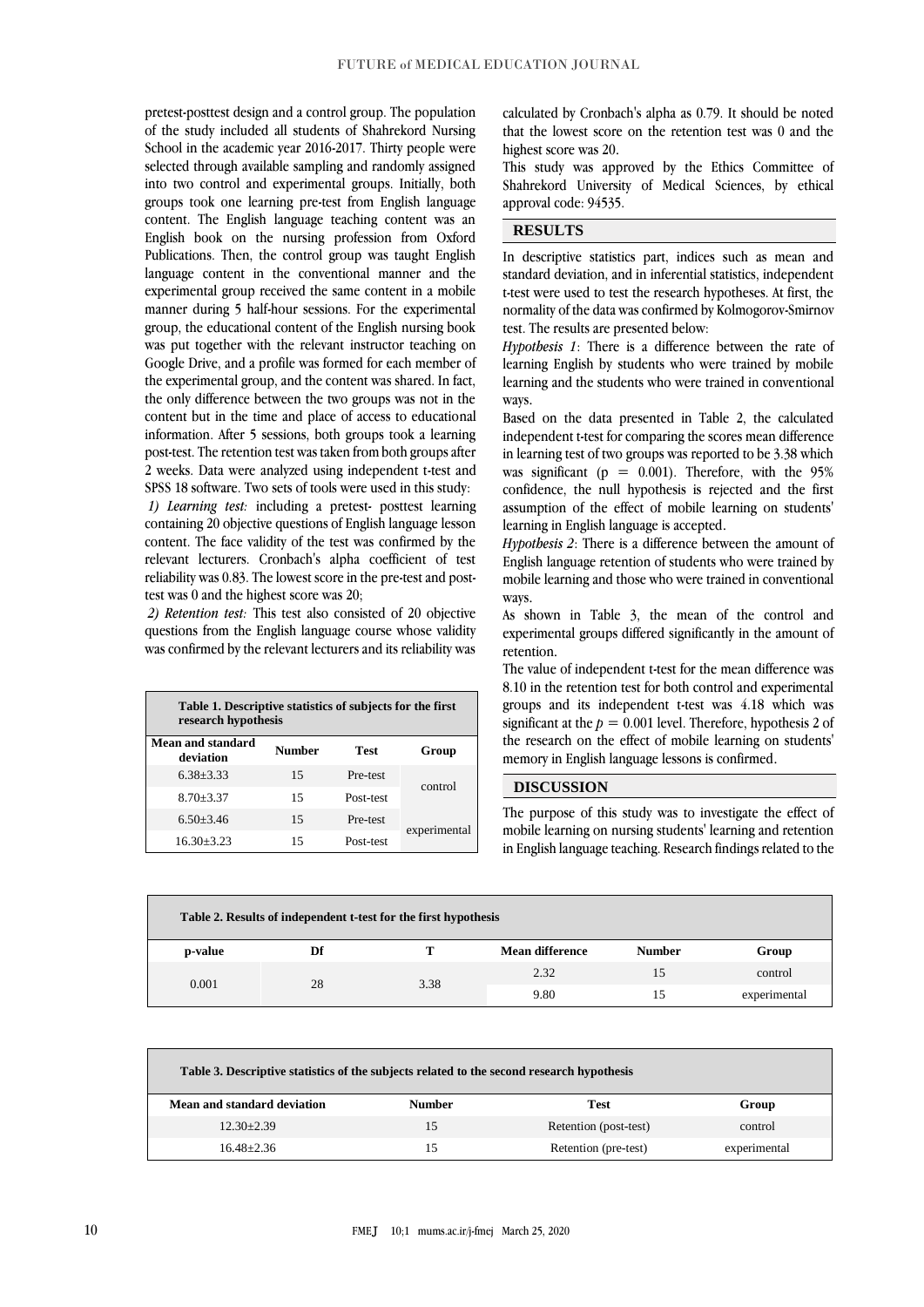| Table 4. Results of independent t-test for the second research hypothesis |    |      |                        |               |                          |
|---------------------------------------------------------------------------|----|------|------------------------|---------------|--------------------------|
| p-value                                                                   | Df |      | <b>Mean difference</b> | <b>Number</b> | Group                    |
| 0.001                                                                     | 28 | 4.39 | 4.18                   | 15            | Control and experimental |

first hypothesis of the study (there is a difference between the rate of English language learning of students who were trained by mobile education and the students who were trained in conventional way) showed that mobile learning increased the rate of nursing students learning in learning English. The findings of this section of the study are consistent with the findings of Naderi et al. (16), Keshavarz et al. (17), Sarani (4), Alikhani et al. (1), and Hwang et al., (18). Also, the results of the research related to the second research hypothesis (There is a difference between the students who received mobile education and those who received conventional education) showed that mobile education increased the retention of nursing students in English language teaching. The findings of this section of the study are also consistent with the results of Naderi et al. (16), Keshavarz et al. (17), Sarani (4), Alikhani et al. (1) and Hwang et al. (18). They all concluded that mobile learning can make the information better be remembered. Reasons for the effectiveness of this presentation can be attributed to the characteristics of this teaching style, including learners 'selfawareness during the teaching-learning process, flexibility, not being dependent on specific time and place, and learners' self-direction. In this case study, which was distinguished by research done before, the use of this method for greater involvement of the learner in the choice of time and place of instruction was, in fact, his/her own strategy. Because, learners in previous research, haven't been given the opportunity to participate to this extent. In fact, the willingness or inclination in the teaching-learning process, and especially in mobile learning, is one of the basic criteria for students' pursuit and continuity in this field.

According to the results of the study, using mobile learning in English language teaching of nursing students will increase their learning and retention. Therefore, educators are recommended to use this technology more and more to teach English.

### **Ethical considerations**

Ethical issues (Including plagiarism, informed consent, misconduct, data fabrication and/or falsification, double publication and/or submission, redundancy, etc.) have been completely observed by the authors.

## **ACKNOWLEDGEMENT**

The author would like to express her appreciation to deputy of education and university personnel for their executive facilitation.

**Financial Support:** None **Conflict of interest:** None

### **REFERENCES**

1. Alikhani F, Alikhani P, Eslampanah M. The effect of education via M-learning on learning, retention and progress motivation. Journal of Information and Communication Technology in Education Sciences 2015; 5(20): 19-33. Persian.

2. Asadpour K. Mobile applications need to teach learners. Journal Electronic (Science Communication). 2008; Pp 1-5. [Cited 2014 Jun 26]. Available from: [http://www.irandoc.ac.ir/data/e\\_j/vol9/no4/a](http://www.irandoc.ac.ir/data/e_j/vol9/no4/asadpoor.pdf) [sadpoor.pdf.](http://www.irandoc.ac.ir/data/e_j/vol9/no4/asadpoor.pdf) Persian.

3. Zare M, Sarikhani R. A ubiquitous learning environment and the challenges facing it. National Congress of Psycho-Educational challenges of the contemporary systems of education. Malayer University, faculty of Psychology and Educational Sciences. 2012; P. 61. Persian.

4. Sarani H, Ayati M, Naderi F. The effects of teaching English language course via phone and email on learning and achievement's motivation. Quarterly Journal of Research and Planning in Higher Education. 2014; 20(3):141-59. Persian.

5. Yordanova K. Mobile learning and integration of advanced technologies in education. Proceedings of International conference on computer systems and technologies; 2007 June; Association for Computing Machinery, New York, United States' 2007. P. 1-6.<br>6. Vahidi H. Des

Vahidi H. Designing a domestic ereadiness assessment model for the deployment of mobile learning. Journal of Media. 2013;14(1): 1-10. Persian.

7. Koole M, Mcquilkin JL, Ally M. Mobile learning in distance education: Utility or Futility?. Journal of distance education. 2010; 24(2): 59-82.

8. Monahan T, Bertolotto M, Mcardle G. Usability testing of a collaborative and interactive university on a mobile device. International journal IM. 2009; 3(4):  $21 - 32.$ <br>9.

Sandberg J, Maris M, Geus K. The Mobile English learning: An evidence-based study with fifth graders. Computers & Education Journal [Internet]. 2011[Cited 2011 Nov 15]. Pp. 1334-1347. Available from: [www.sciencedirect.com](http://www.sciencedirect.com/)

10. JavadiFard Z. Comparative study of learning in virtual university, England, Japan and Iran, [Thesis]. Tehran: Faculty of Educational Sciences and Psychology, Allameh Tabatabai University; 2011. Persian.

11. Nili M. Educational Technology Conference Proceedings, Introduction part. Tehran: Allameh Tabatabai University. 2007. Persian.

12. Mansouri S, Kaghazi B, Khrmaly N. The study of student's attitude of Gonabad University to Mobile Learning. The first conference of value added mobile services in Iran. 2010 Feb 23-24; 2010. Persian.

13. Gharibi F, Mohammadi A. Learning through Mobile and education formal and informal. International Conference on Teaching and Learning. 2009; Dec 9-10; Iran: Tehran. Persian.

14. Horton W. Designing courseware for mobile devices mobile learning for<br>expanding educational opportunities. expanding educational Workshop report. 2005; May 16-20; Tokyo, japan. [Cited 2012 Feb 10]. Available from: [http://unesdoc.unesco.org/images/0014/001](http://unesdoc.unesco.org/images/0014/001436/143684e.pdf) [436/143684e.pdf](http://unesdoc.unesco.org/images/0014/001436/143684e.pdf)

15. Zamani, BE, Babri H, Ghorbani S. Strategies for the development of mobile learning through teaching - learning activities in Medical Education: Perspectives of Medical Students and IT Professionals in Isfahan University of Medical Sciences. Iranian Journal medical education. 2013;